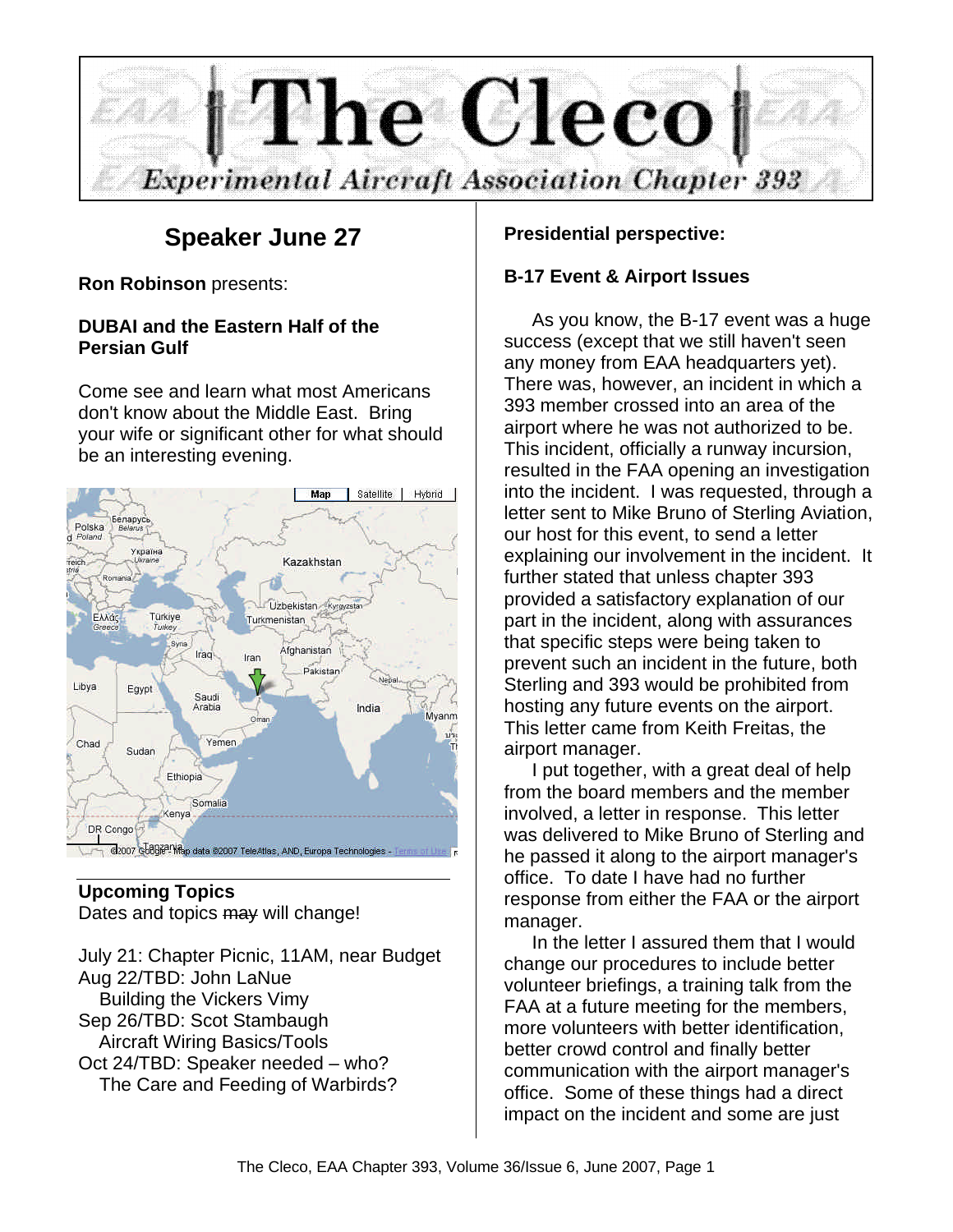better procedures to avoid relying on luck to prevent problems.

I'll let you know if and when anything develops further regarding this incident that might affect the chapter. [Wed., Jun 20, Keith Freitas informed us the FAA intends no further action. – Ed.]

#### **It's Golden West Time Again**

In less than 2 weeks the annual Golden West EAA Regional Fly-In will take place. This is our very own event put on by a group of people representing over 26 chapters. This 3-day event takes place on the grounds of the Marysville/Yuba County Airport on June 29 & 30 and July 1 this year.

This year I have rejoined the organization and most of my free time has been devoted to making this the best show ever. This event has been taking place since 1998 and this is the 9th event put on by a small group of very dedicated volunteers. That's right, nobody in this organization is paid a ¢. Most of us do it for the love of aviation and wanting to create a place on the West coast where pilots and aviation buffs can get together for a few days each year and celebrate all things aviation. To this end we have created an event that includes an air show, aircraft of every kind, forums, good food, a place to camp, transportation to local motels, manufacturers of kit planes, aviation merchandise and most important of all, lots of like minded people sharing their favorite hobby with each other and the non-aviation public. For the last few years I have taken my tent and spent 3 days wandering around the 1000 or so airplanes that show up and volunteering my time to help make it happen. I'm not sure which I've enjoyed more. I usually man an entry gate and check for admission bands or help park cars. There are over 70 different chairmen running the same number of units, each doing some task vital to the successful completion of the Fly-In.

Mostly what I enjoy is interacting with the people who attend. I find it impossible to

express how energizing it is to be able to help people enjoy themselves by answering simple questions or discussing a multitude of aviation topics. I help educate newcomers as well as learn many new and amazing things every year I work there. I can't emphasize enough that most of what I get out of this event comes about when I sit somewhere and interact with people just walking by. I've been both an attendee and a volunteer and I always get much more out of the event when I work there.

I say this, not just because we need volunteers, and we do, but to try and explain what immersion in our favorite hobby can do to reinvigorate the urge to aviate. Anyway, if I have interested you, please go to: www.goldenwestflyin.org and see what we are about in detail. I hope to see you there.

GOLDEN WEST EAA REGIONAL FLY-IN "FEED YOUR NEED FOR SPEED" Marysville, CA - JUNE 29, 30 & JULY 1

#### EAA MEMBERS ONLY DRAWINGS

Come to Golden West Merchandise/EAA Membership Tent and sign up for great prizes:

- Concorde Battery;
- \$100 EAA Gift Certificate to Aeronautica Catalog;
- \$25 Aircraft Spruce Gift Certificate;
- Scheyden Flip-Up Sunglasses in Rosewood Case;
- Sporty's Communications DVD's;
- EAA Sport Aviation on CD-Rom autographed by Paul Poberezny;
- Golden West Merchandise;
- \$25 Wicks Gift Certificate and more

You need not be present to win, but you must be a current EAA member. MEMBERSHIP HAS ITS PRIVILEGES!

Visit http://www.GoldenWestFlyIn.org for details and the NOTAM



[Eye candy from Guy Jones, at the air show in Carson City.]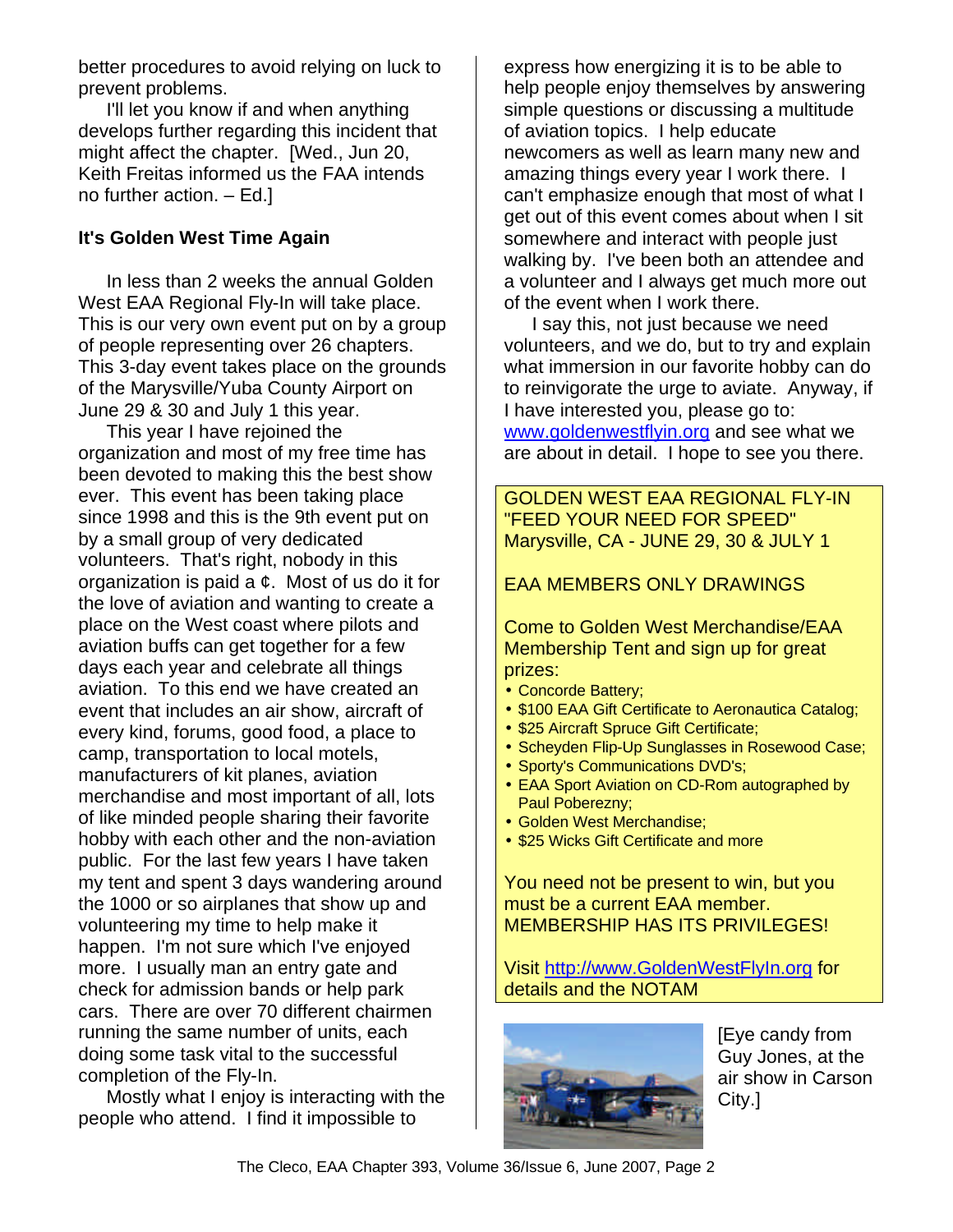#### **Ellen Powell Passes Away**

To the members of Chapter 393,

A longtime Chapter 393 member and airport citizen, Ellen Powell, passed away on Friday, June 15th. She had been in declining health and suffered from cardiac problems. She died quite peacefully and painlessly on Friday. She was preceded in death by Lyle Powell in 2000, a well known and respected EAAer for years.

Lyle and Ellen Powell were very active in the chapter in the 80's and 90's, having built a Vari-Eze, a Glasair 1, and ultimately a Glasair III. They spent 35 years in aviation, flying Comanches, a Cessna 320, a Baron and then the homebuilts that really allowed the full expression of Lyle's creativity. He couldn't have accomplished what he did without Ellen's help and support.

There will be no formal services, but a celebration of her life will occur in July. I will forward the time and place once it is finalized.

Thank you, Rich Powell

**Fly Outs Revitalized** by Scott Achelis Our June 30 destination is TBD. Send your ideas to EAA.393.flyouts@gmail.com

**Young Eagle Events** by Dick Sperling

Congratulations to EAA Chapter 393!

Saturday (June 9, 2007) the weather was perfect for a Young Eagles Rally and we had a very successful one indeed!

Twenty nine (29) young people were given their first airplane ride through the efforts of our chapter volunteers. Additionally, ten (10) of those taking rides were Boy Scouts from Troop 241 and Troop 221. All ten qualified for the coveted Aviation Merit Badge. One additional scout from Troop 221 went for a ride on May 5th and has now completed his Merit Badge. Hot Pizza was delivered at noon by Life Scout Crosby Sperling, a former Young

Eagle! This was a major accomplishment for our chapter!

My sincere thanks to the 4 pilots (Bob Belshe, Tony Tiritilli, Pat Peters and Harvard Holmes) and 10 ground volunteers that helped make this event happen!

Our next Young Eagles Rally will be held on Saturday, August 25 at the same time and location. Please mark your calendars now!

Thanks again for all your hard work and dedication to the Young Eagles Program.

Best Wishes, Dick Sperling EAA Ch. 393 Young Eagles Coordinator

#### A letter of thanks from a YE (May 5):



Dear Mr. Belshe,

Thanks for being my pilot and letting me fly in your Lancair It was a lot of for and hope to be able to fly again Some time.

> Thanks for everything! Will Holland

Thank You!



The Cleco, EAA Chapter 393, Volume 36/Issue 6, June 2007, Page 3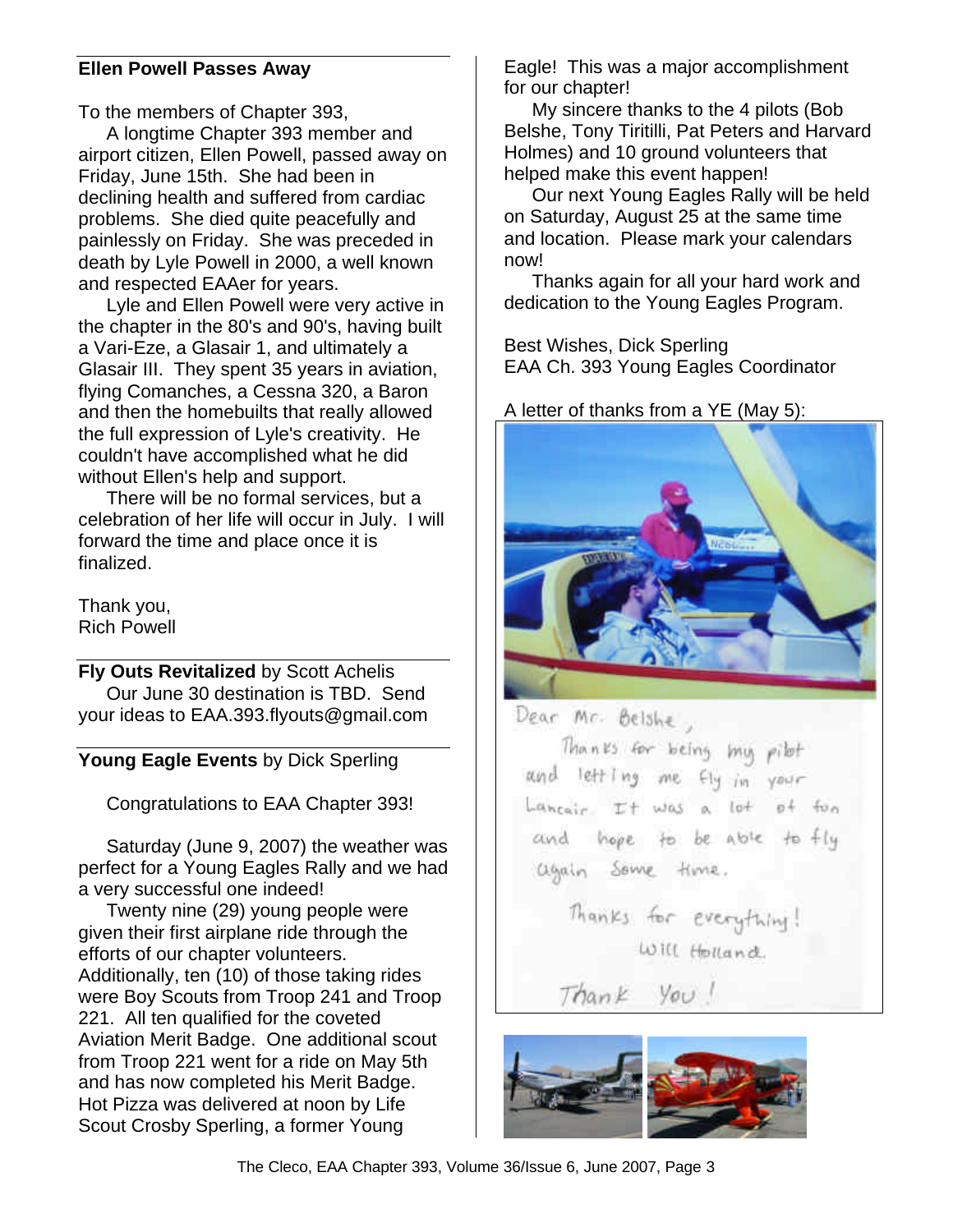### **New Membership Activities** by Bill McCoy

As always, I suggest to all of our members to use the old, tried and true, "Arm's Length Method." If a person gets to within an arm's length of you, lay your hand on his shoulder or shake his hand and tell them about EAA 393, and what a great time and adventure they can have by coming as your guest to our next meeting.

Robert Predmore, the owner of MTZ Auto Repair and MTZ Motorsports, is a dedicated local business owner and values the service he gives to his customers with a passion that is hard to find these days. Although his auto service customers come first, he has a talent and love for building and running racecars that is contagious. His Super Modified car #27 has not placed less than number 7 in annual standings for the past 5 years and last year it was number 2 in State in its class. With the new chasses, No. 1 in State is lurking near. [Late news: On its inaugural run, the new car placed  $5<sup>th</sup>$  in its first race ever. More next time…]

Because of 393's work with Young Eagles and the fact that our members also build very fast and sophisticated machines, Robert has given 393 a very visible spot on the race car, as well as making it available to our group for display at selected events. His driver Brad Coelho has designed and built more than two dozen racing car frames over the past 20 years and is interested in meeting our members and comparing notes on designing/building techniques. A future member, if I ever saw one.

If you are on Howe Rd in Martinez, stop by MTZ and say hello to Robert, to let him know we appreciate his generosity and involvement, as well as the discount he gives our members. Note the discount on the Lifetime Oil Change shown below (next column).



#### **EAA 393 General Meeting** May 23, 2007

Ken McKenzie welcomed new members and asked for announcements.

Ken noted that we had a great event with the B-17 trip here and we even expected to get some income from the event.

Harvard Holmes announced that the fly out would be to Columbia to a showing of light sport aircraft with a BBQ by the dealer.

Dick Sperling reminded members of the up coming Young Eagles event on June  $9<sup>th</sup>$ , noting that he already had 18 people signed up.

Ken noted in reading the by-laws, that we had not kept them up to date. At present, any expense over \$100 needs to be approved by the members, so Ken asked for approval to reimburse the B-17 riders to Truckee for their ride home (~\$240). A motion was proposed, seconded and approved to do so.

Ken also requested that the spending limit for the Board of Directors without member approval be increased from \$100 to \$250. A motion was made, seconded, and carried to do so.

#### **Introductions**

Ken McKenzie is still "about to start" riveting on his Glastar.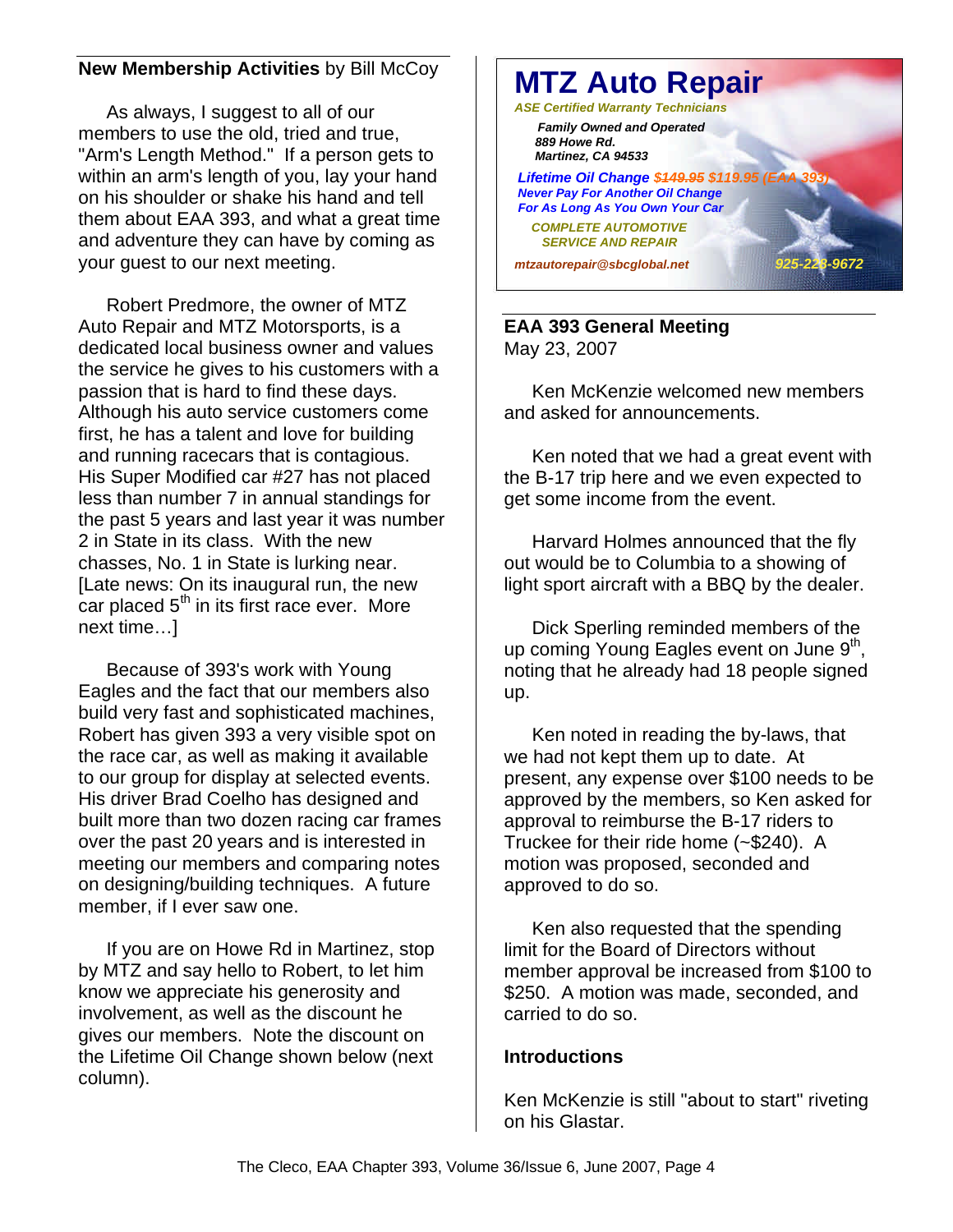Carl-Eric Olsen is still restoring his Danish 1947 Kramme & Zeuthen (K-Z) VII.

Peter Degl'Innocenti continues to work on his P-40 (3/4 scale). He's currently working on the landing gear retract system with help from Doug Knight.

Harvard Holmes is working on a Lancair IV-P, and will be flying in the Hayward Air Rally in a couple of weeks.

Pat Peters is working on a panel for his RV-6A. He also got his lease signed with the County.

Bob Belshe has a two seat Lancair 235/320 and loves to fly to Half Moon Bay for lunch.

Fred Egli has a four seat Lancair IV and also loves to go to Half Moon Bay for lunch.

Don Baldwin is working on a Sonex for the LSA category. He has an 80 hp VW derived engine for it. Currently, he's working on the cowling.

Rob Hadley has been working on a Cozy Mark IV. He recently found another kit that was further along and bought it. He is looking for a partner.

Bill Reining is building an RV-10 with his son. They have the quick build wings and fuselage. His son, a student pilot, bought a Citabria.

Doug Knight has a Bearhawk, but has been too busy to make much progress in the last two years. He has been working on a Glasair I RG for Mike Welch. He is putting in a new panel, among other improvements.

Tony Tiritilli has a BD-4 with a partner.

Dick Rihn has a One Design with 208 hours on it, which doesn't sound like much until you realize that the average aerobatic flight lasts only half an hour. The One Design has been very maintenance free compared to a Pitts. It stays rigged, unlike a Pitts which needs constant attention. The One Design is very fuel efficient, allowing 3 flights before refueling, on only 20 gallon tanks. These planes are very popular in Australia. The national championships went to a One Design with a 4 cylinder engine.

Dick Sperling was in Florida near Vero Beach, where the Velocity kit plane is made. He has a friend in Santa Ynez who invites us to come down there for a BBQ on one of our fly outs.

Jim Veatch has a Kitfox 7. He has mounted the engine and is working on the instrument panel. He has a Rotax 912S.

Charles Hester is looking for a project. He is interested in a high wing kit for photography.

Bill McCoy is our membership chairman. He is working to get more recognition for Chapter 393. One element of that was to get advertising donated on a "super modified" race car with the MTZ Motor Sports team. Motor Sports are the largest spectator sport in America. He's working to get the car displayed at some of our Young Eagle events. He's also working to arrange an EAA Chapter 393 "night" at the Antioch Speedway.

#### **Presentation**

Scot Stambaugh gave an introduction to the major options for small aircraft electrical power systems from Bob Nuckolls book, the AeroElectric Connection.

From the simplest one battery, one alternator configuration, all the way up to dual alternators and dual batteries, Scot covered the principles, advantages and disadvantages of each configuration.

Scot also reviewed some philosophical aspects of Bob Nuckolls approach. Basically, you should design so that any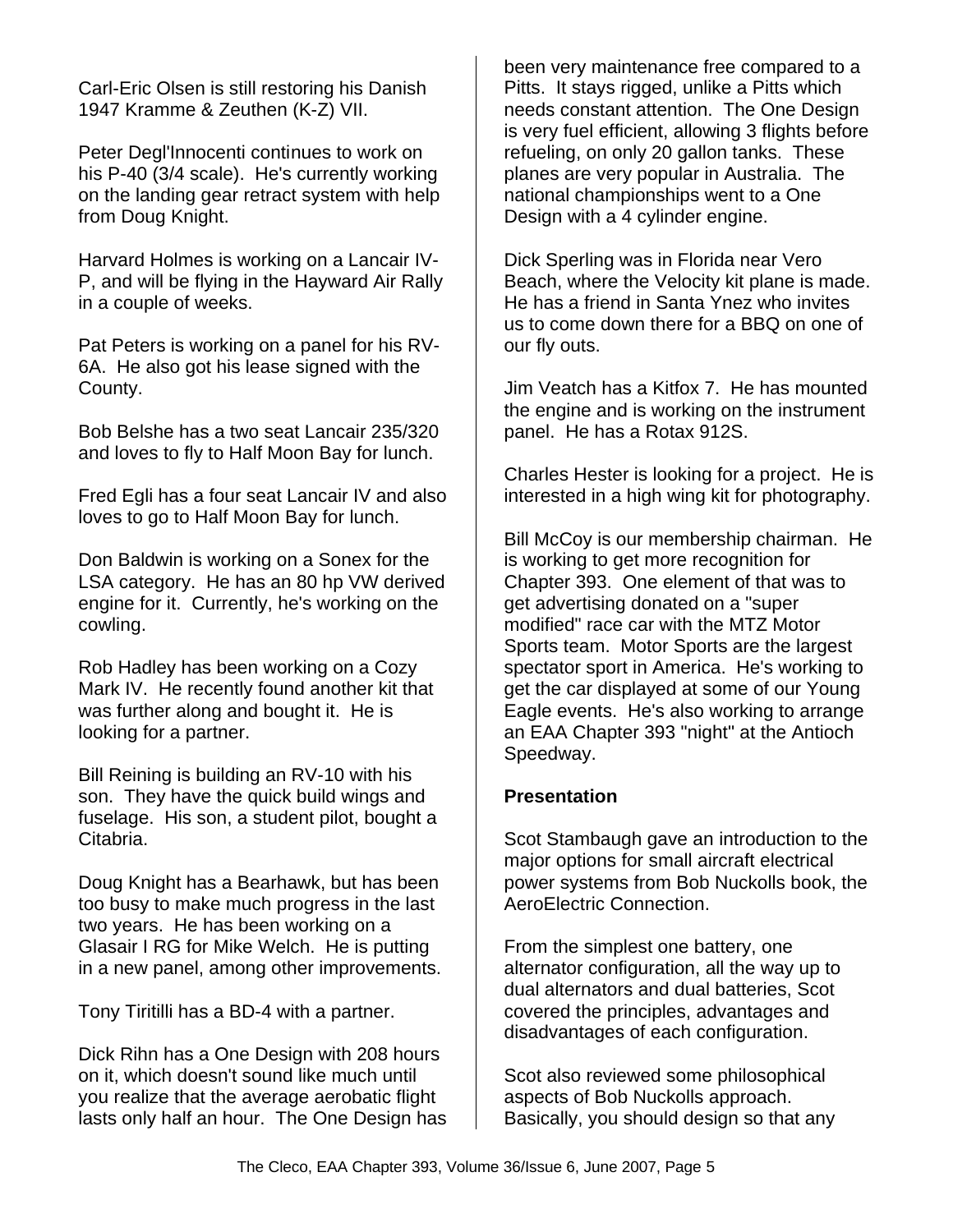failure should not be critical. That requires recognizing common failure points, and setting up alternatives. In the case of a failure in a power consumer, you should be able to have the fuse blow and then continue with an alternate device, or do without the device. For example, if a radio shorts, the fuse should blow and you switch to an alternate radio, perhaps a handheld. In any event, there's not much you can do to fix a blown radio in flight, and you should not be even trying -- it's too much distraction. In the event of a failure of the alternator, you should be able to easily shed loads (navigation lights, strobes, electric seat heaters, second com radios are all nonessential in this situation). Then you must take care that your battery has adequate capacity to sustain the "endurance" loads until you reach your destination.

# **EAA 393 Fly Out to Columbia** May 26, 2007

Our spies missed this trip, so there are no pictures. Rumor has it that Fred Egli, Bob Belshe, and Bob Rudolph were among the intrepid aviatiors who made it to Columbia and explored the world of LSA. Some of them were said to be quite impressive and someone from our chapter may have taken a ride.

#### **EAA 393 Board Meeting** June 5, 2007

Attending: Ken McKenzie, Scot Stambaugh, Louis Goodell, Harvard Holmes, Guy Jones, Dick Sperling, Bill McCoy.

1. By-Law changes: Louis Goodell will send Harvard a new copy of the By-Laws to be put on the web. The change is to raise the Board approved spending limit to \$250 from \$100. Later, we also need to conform the By-Laws to our actual election cycles of two years, instead of one year, as specified in the current By-Laws.

2. B-17 wrap-up. We sold 43 rides, a surprising number for a mid-week stop. Ken will allow some more time, then check on the progress of the of the money coming to us.

3. It was noted that the Collings Foundation had brought its bombers to CCR, but had not contacted us, and had done it "on their own."

4. The Author selling books at the B-17 event donated \$120 to the Chapter.

5. Ken was requested to document aspects of the B-17 event where changes and improvements could be made.

6. Harvard was requested to set up a section on the Web for "current pictures." This would be a revolving gallery, where the pictures would be displayed for a month or so, then replaced with fresh ones.

7. Bill is working on ideas to get our organization more in the public "eye." With his connections to MTZ Motor Sports, he has already gotten a "donated" sponsorship (our name on the race car) and he would like to put an MTZ "ad" in the Cleco. [Added a business card with Bill's text -- HH.]

He also recommends that we make more "fuss" over new members, perhaps with a picture in the Cleco?

Bill is hoping to be able to get the MTZ Motor Sports car to exhibit at the next Young Eagles event and to have an "EAA" night at the racetrack some Saturday evening. [It was noted that EAA was protective of its logo -- check before you use it for anything.] He was also thinking of some event like a BBQ with the goal of bringing guests to introduce them to Chapter activities.

The Board moved, seconded, approved that Bill should pursue these plans -- for a race night, and for a "guest" BBQ or other event.

Bill asked if we were a 501 (c) 3? [No, but we are a non-profit.] And could we join a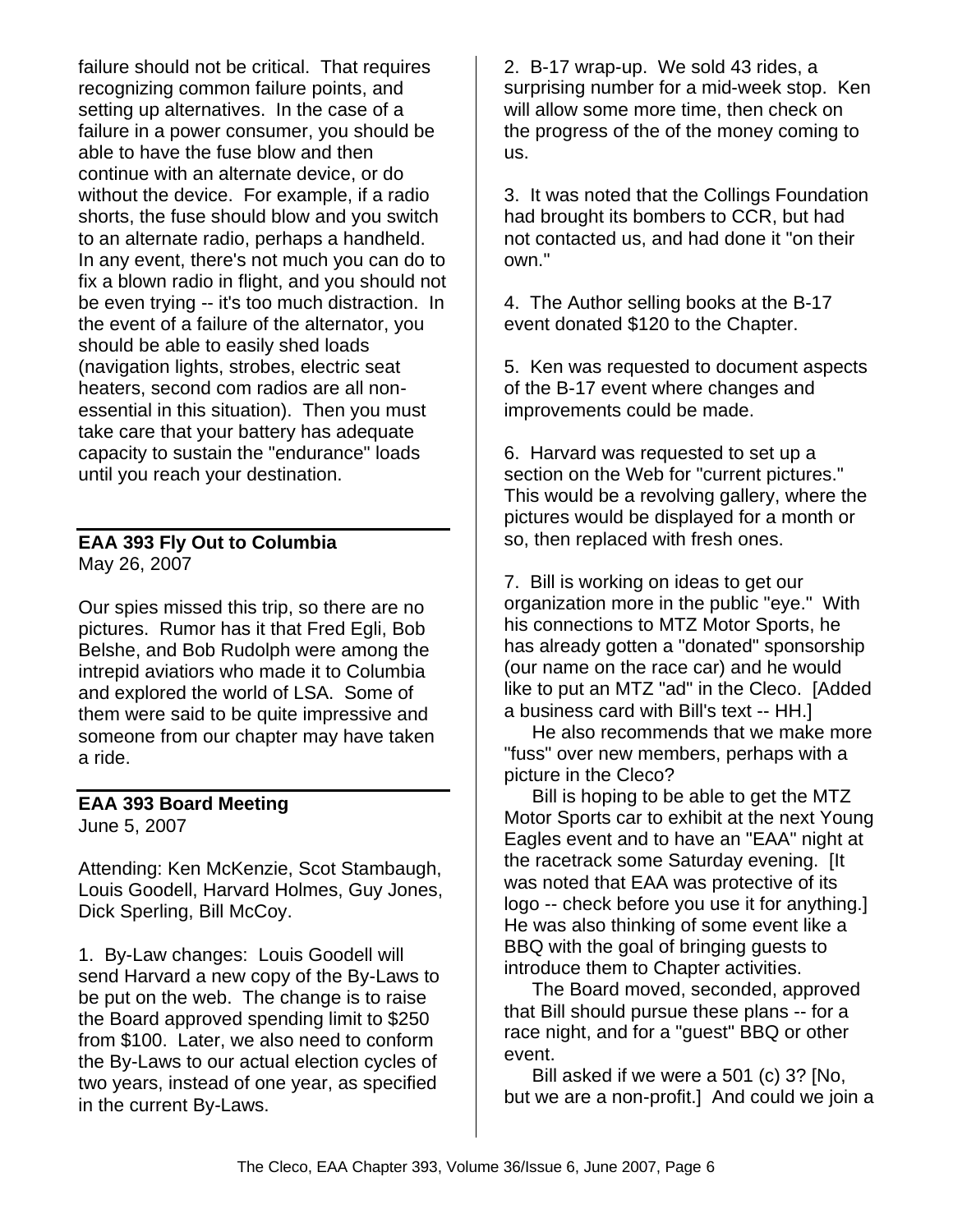local Chamber of Commerce? Bill will look into the costs to join the Pleasant Hill C of C.

Dick suggested that we could write an article in the Boy Scout publications to get more notice from that population.

Bill's friend (and member) Charles Hester has 2 hours of video of the B-17 - perhaps useful for the Holiday Party.

8. Harvard will review the web site and add a link to the EAA national membership applications, along with our Chapter 393 application.

9. Ken will call Keith Freitas at the Airport Administration to remind him of our Young Eagles event.

10. Scot reviewed upcoming speakers. It looks like John LaNue will work well for our August meeting. They are coming out with a book and that will be good publicity. We need to invite other chapters know about this talk -- Livermore, Shelville, Napa, etc.

We need speakers for October and November.

11. Dick Sperling reviewed the upcoming YE event. He has reserved the Terminal building for Boy Scout training, and after the training they will come down to the YE event. Norm Brudigen is helping do the Boy Scout training.

He hopes the CC Times will run his public service announcement to draw additional youngsters.

#### **Thanks to our Donors and Sponsors**



Cody Moore's father and mother will help with registration as they have in the past.

There will be a briefing for pilots and ground crew at 8:45am.

There will be AT-6s flying from the same ramp, so we need to be extra careful in parking and escorting the kids to the planes.

Dick noted that there would be refreshments (pizza) for the pilots around lunch time.

12. Contents and deadlines for the Cleco were reviewed.

13. We did some picnic planning for July 21. Harvard will talk to Budget to get approval for the site and time. [Done.] Ken will chair other aspects of the picnic.

14. Louis Goodell's Treasurer's Report: As of June 18:

| Checking | \$1,329.28 |
|----------|------------|
| Savings  | \$2,640.15 |
| Total    | \$3,969.43 |

**The Experimental Aircraft Association Chapter 393 of Concord, CA** P.O. Box 272725 Concord, CA 94527-2725

Web page: http://www.eaa393.org/ Email: nle@eaa393.org

Officers for 2006-2007 President: Ken McKenzie pres@eaa393.org 925 283 3119 Vice President: Scot Stambaugh veep@eaa393.org 925 962 0255 Secty/Treas Louis Goodell secty@eaa393.org 925 682 4198 Newsletter Ed. Harvard Holmes nle@eaa393.org 510 526 5347 Board Chairman Peter Degl'Innocenti cob@eaa393.org 925 756 6172 Tech. Counselor Rick Lambert tc@eaa393.org Young Eagles Dick Sperling yec@eaa393.org 925 356 5656 Photographer Tom Howard photog@eaa393.org 925 933 6015 Membership Bill McCoy members@eaa393.org 925 370 6511 Webmaster Harvard Holmes webmaster@eaa393.org 510 526 5347